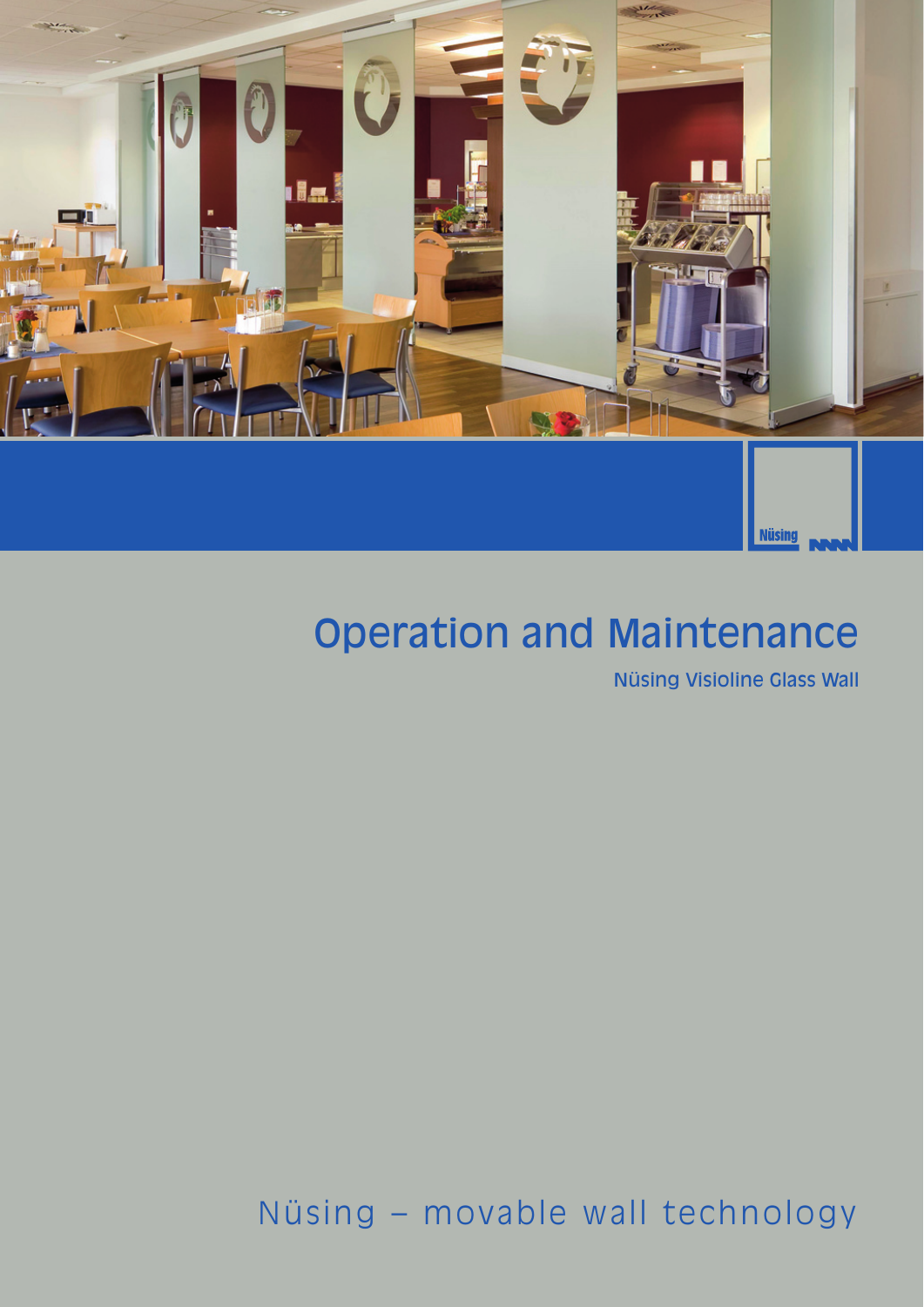# Manual operation with two-point suspension





## **Opening the glass movable wall:**

Start opening the glass movable wall at the stacking end. First raise the floor bolt by operating the cylinder lock in the bottom aluminium profile of the hinged end panel (No.1)



Carefully swing the hinged end panel about 90 degrees into the stacking area. Unbolt the next panel (No.2) by sliding the operating knob for the floor bolt in the bottom aluminium profile upwards until it meets the stop. Move the panel back towards the stack until the first roller is at the point where the branch track turns off, whilst pulling the panel so that the first roller goes down the branch track and then pushing both rollers into the stacked position.



To unbolt the next panel (No.3) move the floor bolt mounted in the end of the aluminium profile upwards until it meets the stop. Move this panel (No.3) exactly as you did the previous panel (No.2) until it is parked.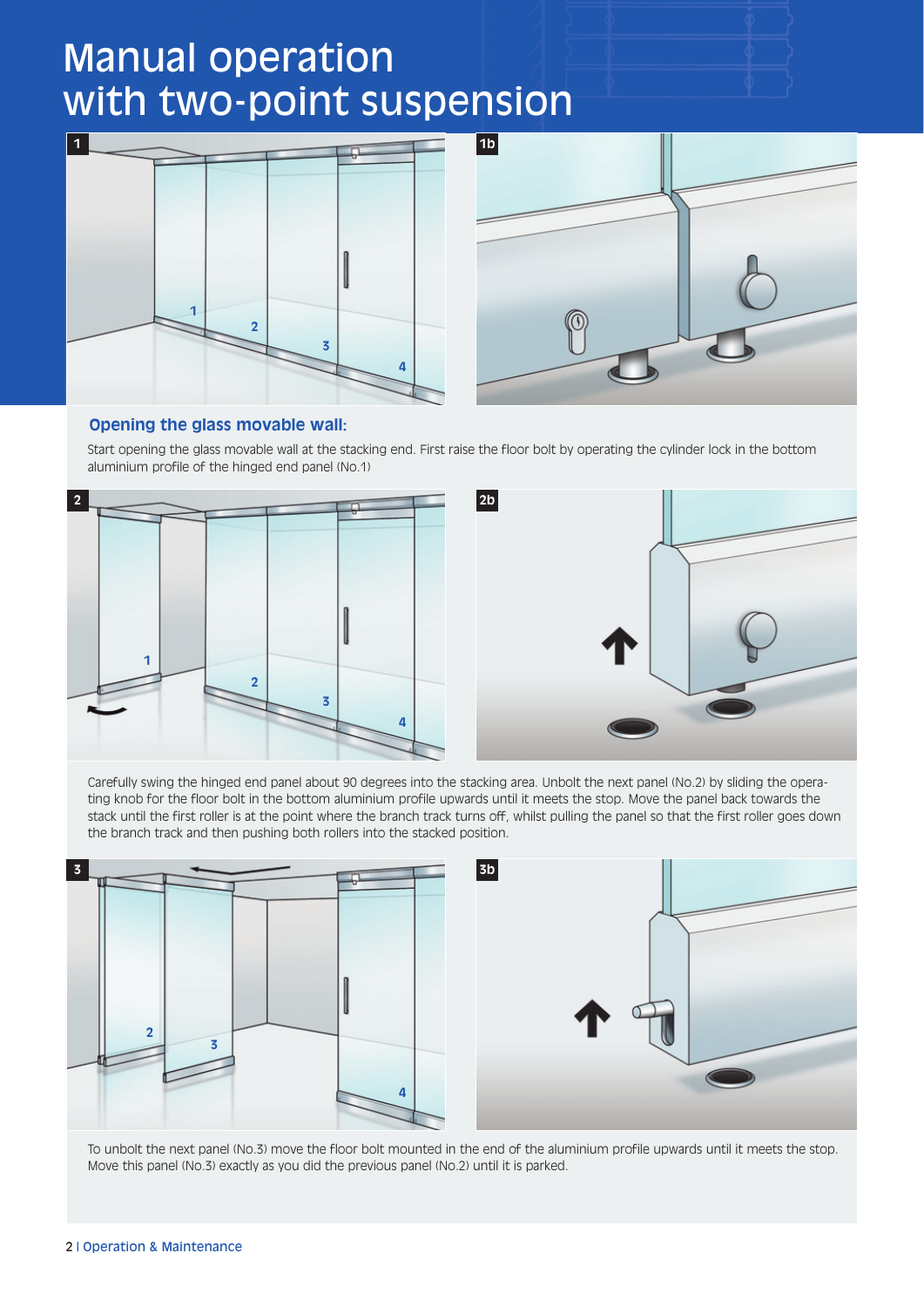

## **Releasing the hinged sliding panel (No.4):**

The door leaf must always be locked closed **before** raising the floor bolts and moving the panel. To lock the top safety lock, carefully engage the crank handle supplied with the lower part of the lock, (b) mounted on the top aluminium profile of the door leaf, and turn it to the right to fully secure the door leaf. After securing the door leaf, engage the crank handle with the top part of the lock (a), turn the handle to the right to retract the track clamp. Then make sure that the door lock (c) in the bottom aluminium profile is unlocked and then raise the floor bolt (d). The hinged sliding panel can now be moved.

## **Refastening the hinged sliding panel (No.4):**

The floor bolt (d) must always be engaged **before** releasing the door safety lock. After this, engage the crank handle with the top part of the lock (a) and turn it to the left to extend the track clamp. Then engage the crank handle with the lower part of the lock (b) and turn the handle to the left to release the top safety lock.

The door leaf can now be used.



Firstly, if necessary, unlock the cylinder lock in the bottom aluminium profile of the hinged sliding panel (No.4). Then follow the instructions above under "Releasing the hinged sliding panel". Lastly, move this panel into the stack.

### **Closing the glass movable wall:**

Closing the glass movable wall follows exactly the opposite sequence to opening it as described above. You therefore start with the last panel to be stacked. Do not forget to follow the instructions above for "Refastening the hinged sliding panel".

## **Closing the glass movable wall:**

- Operation should be by trained personnel only.
- Before moving a glass panel, always unbolt it or, if appropriate, safety lock it.
- Always move the panels at walking pace, and always guide it with one hand.
- Careless operation near door panels leads to a danger of body parts being trapped.
- To avoid breaking the glass, never running metre panel edges into each other.
- Our glass movable wall installation is basically maintenance free. We do, however, recommend an annual check by our service team.